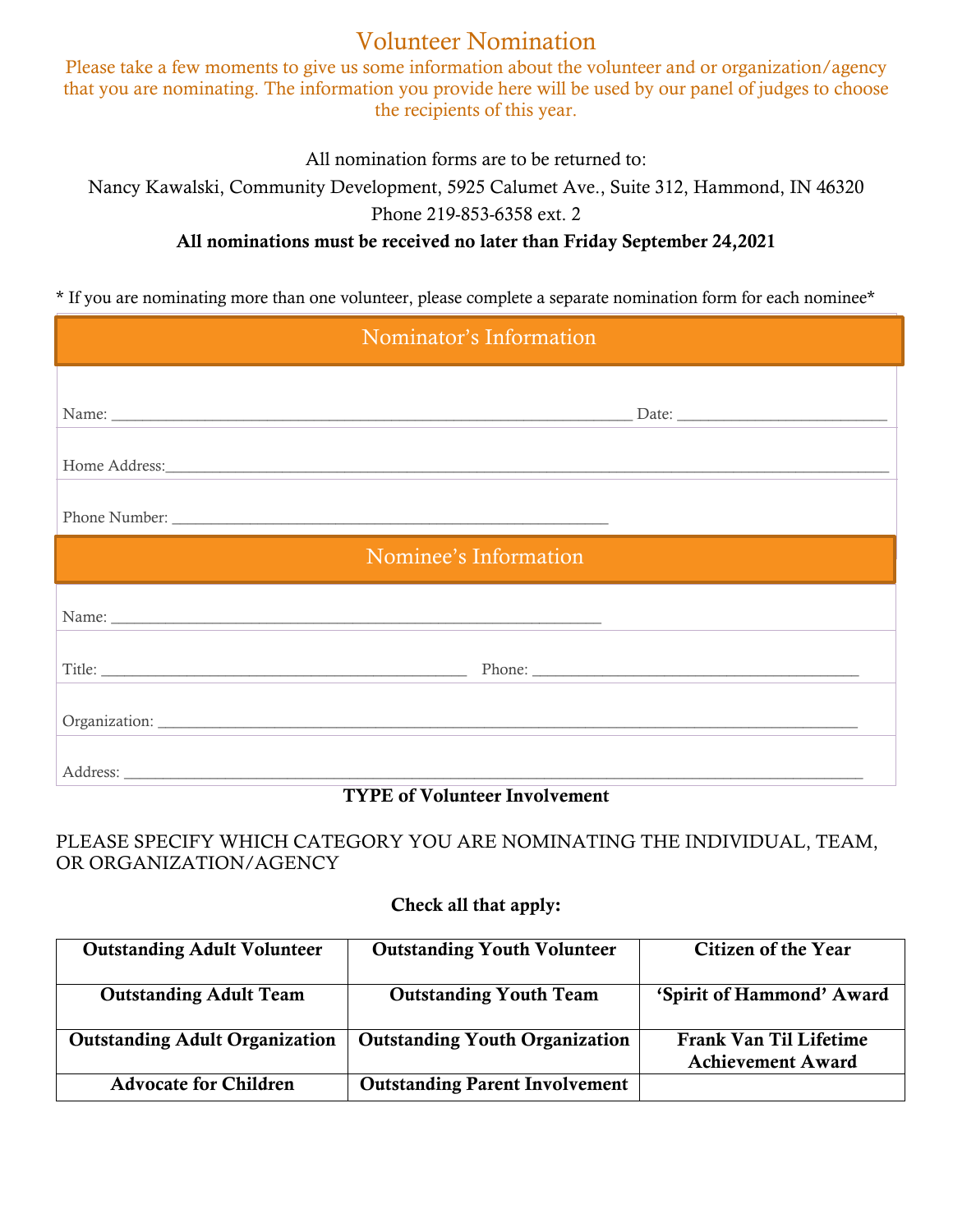#### VOLUNTEER NOMINATION

#### PLEASE DESCRIBE IN ESSAY FORM (MAX 200 WORDS) THE NOMINEE'S VOLUNTEER SERVICES.

#### MAKE SURE TO INCLUDE THE FOLLOWING INFORMATION:

Describe the volunteer activity performed during this past year for which you are submitting nomination. Describe a time(s) when the volunteer, team or organization nominee has proved exceptional service to others in the community.

Identify service activities/projects that the volunteer, team or organization nominee has initiated or participated in, which were instrumental to the City of Hammond.

List the unique services that this volunteer, team or organization has contributed to strengthening the community.

Describe notable accomplishments/results the volunteer, team, or organization has achieved and/or obstacles he/she/they have overcome through their volunteer work.

Describe any special relationship and population served.

NARRATIVE MUST BE CLEAR AS TO THE INDIVIDUAL'S ROLE IN THE SERVICES RENDERED ON THEIR PROJECT/ACTIVITY.

MAIL, EMAIL, OR DELIVER APPLICATION TO DEPARTMENT OF PLANNING AND DEVELOPMENT ATTN: Nancy Kawalski, Social Services Coordinator 5925 Calumet Ave., Suite 312 Hammond, In 46320

# EMAIL: kawalskin@gohammond.com PHONE: 219- 853-6358 ext. 2 DEADLINE: Friday, September 24, 2021

NOMINATION FORMS RECEIVED AFTER Friday September24, 2021, WILL NOT BE ACCEPTED

## NOMINEE MUST BE AN ACTIVE HAMMOND VOLUNTEER